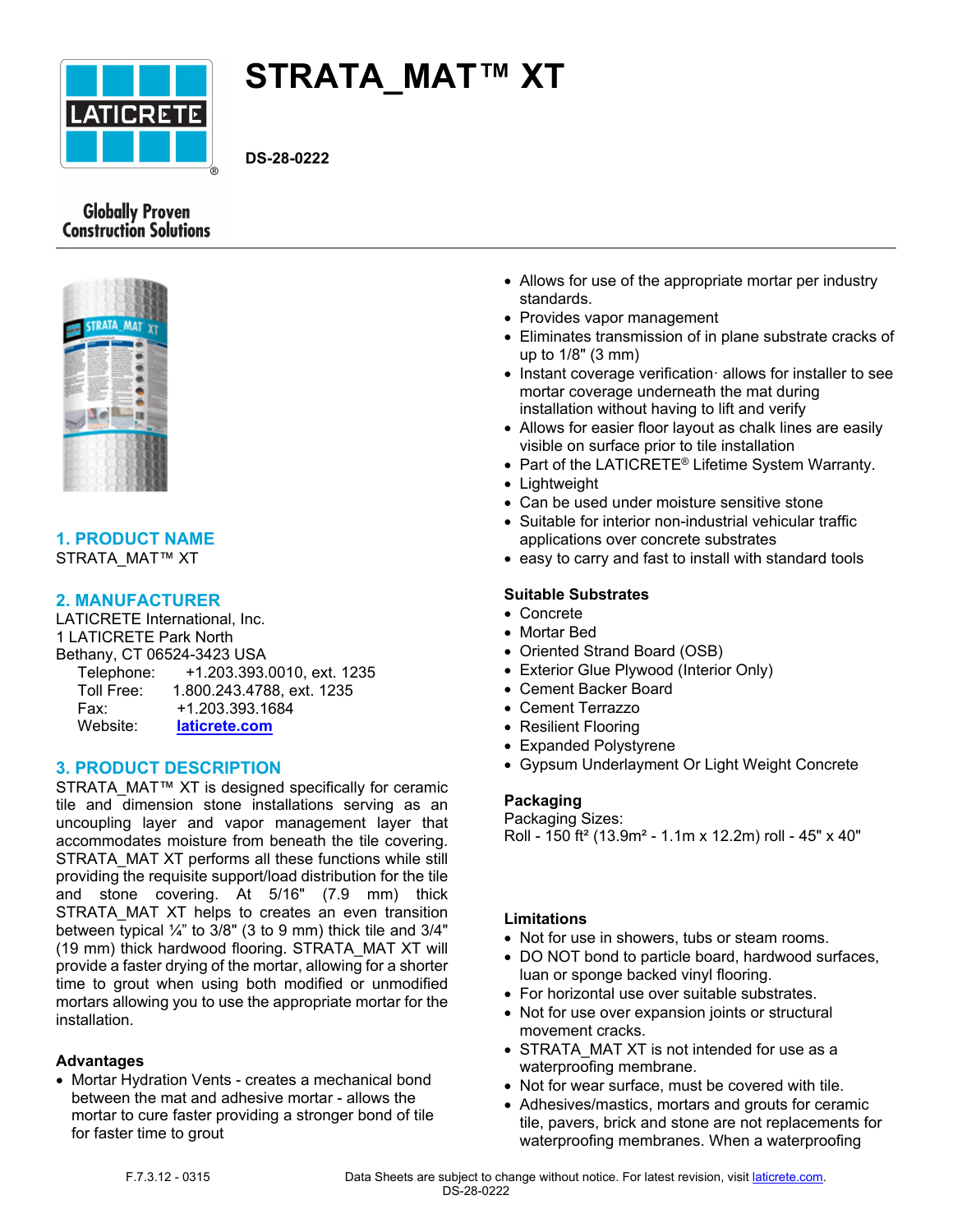membrane is required, use a LATICRETE® Waterproofing Membrane (see Section 10 FILING SYSTEMS).

• Minimum of 2" x 2" (50 mm x 50 mm) ceramic, porcelain or glass tile and stone can be set over STRATA\_MAT XT.

#### **Cautions**

- During cold weather, protect finished work from traffic until fully cured.
- For green marble, resin backed or other moisture sensitive tile or stone use LATAPOXY® 300 Adhesive, refer to Data Sheet 633.0.
- For white and light-colored marbles use a white LATICRETE® mortar.
- Suitable for interior non-industrial vehicular traffic applications over concrete substrates when using 254 Platinum to adhere STRATA\_MAT™ XT to the concrete and to install tiles over the STRATA\_MAT XT following a 7 day cure  $@$  70°F (21°C).
- Do not store outside exposed to sunlight (UV light)

# **4. TECHNICAL DATA**





**Applicable Standard**

• ASTM C627, ANSI A118.12

Specifications subject to change without notification. Results shown are typical but reflect test procedures used. Actual field performance will depend on installation methods and site conditions.

# **5. INSTALLATION**

# **Surface Preparation**

# **Concrete Substrates**

- Concrete must be cured sufficiently to support tile installation traffic as determined by design professional, construction manager, or general contractor. The surface shall be free of voids, sharp protrusions and loose aggregate. All surfaces should be between 40°F (4°C) and 90°F (32°C) and structurally sound, clean and free from all dirt, oil, grease, paint, concrete sealers or curing compounds and cement laitance.
- Rough or uneven concrete surfaces should be made smooth with a LATICRETE Latex portland cement underlayment to provide a wood float or better finish.
- Do not level with gypsum or asphalt based products.

#### **OSB or Exterior Glue Plywood Substrates**

- Refer to LATICRETE Technical Data Sheet 152 "Bonding Ceramic Tile, Stone or Brick Over Wood Floors" (refer to section 10, FILING SYSTEMS).
- Installer must verify that deflection under all live, dead and impact loads of interior plywood floors does not exceed industry standards of L/360 for ceramic tile and brick or L/480 for stone installations where L span length. Minimum construction for interior ceramic or porcelain tiled floors as follows: For single layer plywood or OSB – 16" (406 mm) o.c. joist spacing – use 5/8" (15 mm) tongue and groove nominal thickness. For single layer plywood or OSB – 19.2 (488 mm) o.c. joist spacing – use 3/4"(19 mm) tongue and groove nominal thickness. For single layer plywood or OSB, consisting of minimum thickness ¾" (19 mm) nominal thickness – 24" (610 mm) o.c joist spacing. Minimum construction for interior natural stone tiled floors as follows: Maximum spacing 24" (610 mm) o.c. double layer wood floor consisting of a minimum subfloor thickness 3/4" nominal (19 mm) tongue-and-groove with a minimum underlayment thickness 3/8" nominal (10 mm).
- SUBFLOOR: 3/4" (19 mm) thick plywood or OSB, either plain with all sheet edges blocked or tongue and groove, over bridged joists spaced 24" (610 mm) o.c. maximum; fasten plywood every 6" (150 mm) o.c. along sheet ends and 8" (200 mm) o.c. along intermediate supports with 8d ring-shank, coated or hot dip galvanized nails (or screws); allow 1/8" (3 mm) between sheet ends and 1/4" (6 mm) between sheets edges; all sheet ends must be supported by a framing member; glue sheets to joists with construction adhesive.
- UNDERLAYMENT: 3/8" (9 mm) thick plugged-faced plywood or OSB fastened every 6" (150 mm) along sheet ends and every 8" (200 mm) in the panel field (both directions) with 8d ring-shank, coated or hot dip galvanized nails (or screws); allow 1/8" (3 mm) to 1/4" (6 mm) between sheets and 1/4" (6 mm) between sheet edges and any abutting surfaces; offset underlayment joists from joints in subfloor and stagger joints between sheet ends; glue underlayment to subfloor with construction adhesive. Refer to Technical Data Sheet 152 "Requirements for Direct Bonding of Ceramic or Stone Tiles Over Wood Floors" for complete details.

#### **Installation of STRATA\_MAT XT™ to the substrate:**

- Install STRATA\_MAT XT**™** to the substrate using the appropriate ANSI A118.4, ANSI A118.11 or ANSI A118.15 mortar as outlined by the Tile Council of North America (TCNA) for the applicable installation.
- Mix the mortar on the loose side but still able to hold a notch to enable complete wetting of the STRATA\_MAT XT fleece layer. Using a LATICRETE® polymer modified mortar apply to the substrate in a thin-bed method using a 1/4" (6mm) x 3/16" (5mm) Vnotched trowel, being sure to key the mortar into the substrate. Ensure mortar is "wet-out" sufficiently to allow for optimal bedding of STRATA\_MAT XT.
- Spread only enough mortar that can be covered with STRATA\_MAT XT during the specified open time of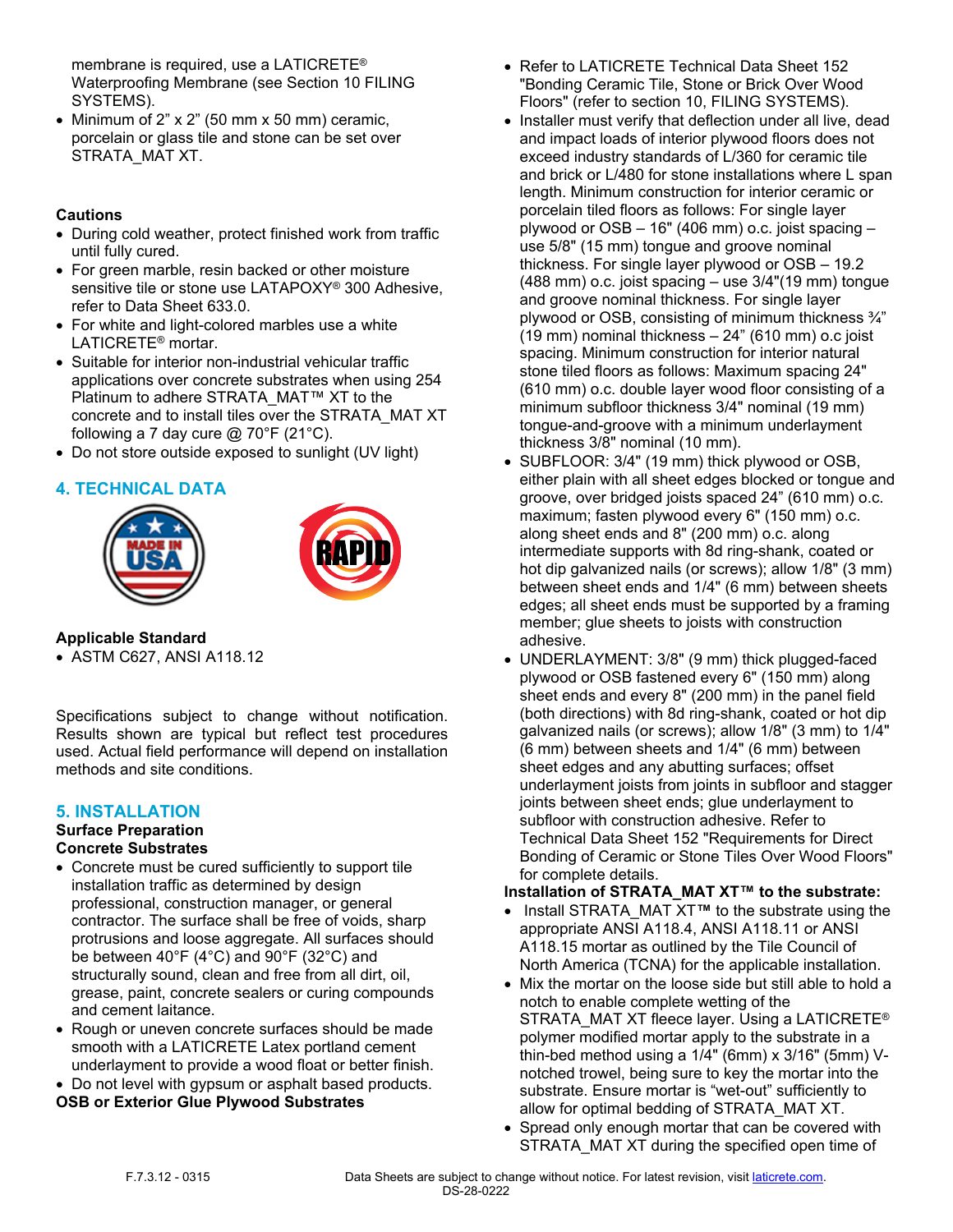the mortar. Embed STRATA\_MAT XT into the mortar, fabric side down. Using a trowel or screed, apply pressure to ensure proper bedding. To ensure a good bond between the STRATA\_MAT XT and the substrate, roll the surface with a 50-75 lb. (23-34 kg) floor roller after each section of STRATA\_MAT XT is installed. Be sure to verify proper coverage beneath the mat. Areas of STRATA\_MAT XT embedded properly in the mortar will appear darker than areas not embedded; lift occasionally if necessary to verify coverage.

• Cut mat to appropriate lengths when approaching walls or other objects, leave approximately 1/4" (6mm) between mat and edge of wall or object for movement. Install adjacent sections of STRATA\_MAT XT in the same manner, being sure to line edges of each section without leaving any gaps.

#### **Installation of ceramic, porcelain or stone tiles onto STRATA\_MAT XT™:**

- In accordance with TCNA Handbook for Ceramic, Glass and Stone Tile Installation and that of porcelain tile manufacturers, LATICRETE recommends the use of a polymer modified thin set mortar complying with ANSI A118.4 or ANSI A118.15 (e.g. 254 Platinum) when installing porcelain tiles. The unique patent pending design feature of STRATA\_MAT XT**™** will provide for enhanced drying of the mortar between the porcelain tile and mat. LATICRETE recommends the use of a LATICRETE® polymer fortified mortar (e.g. 254 Platinum) for all thin-bed method of installations and 255 MULTIMAX™ or 4-XLT for large & heavy tile (aka medium-bed method) installations. An unmodified mortar (e.g. 272 Mortar) can be used for applicable installations in accordance with project specifications.
- Installation of the tile finish can begin immediately after embedding STRATA\_MAT XT into the bonding mortar. Begin by skimming or filling the surface STRATA MAT XT using the flat side of the trowel, ensuring all circles and vents are completely filled. Follow by combing mortar over the mat using a notched trowel that is suitable for the size of tile being installed.
- Install tiles in accordance with industry guidelines. Depending upon adhesive mortar used, tile size, tile type and job site conditions, grouting may be done once mortar has cured enough to allow for light foot traffic – STRATA\_MAT XT usually will allow for grouting at 16 – 24 hours.

#### **ESTIMATED THIN-SET COVERAGE**

Thin-set usage for a 150 ft<sup>2</sup> (13.9 m<sup>2</sup>) roll of STRATA\_MAT XT is as follows when installed 4XLT, 253 Gold (or 50 lb. [22.7 kg] bag equivalent in lightweight adhesive mortars):

- $\bullet$  To embed a 150 ft<sup>2</sup> (30m<sup>2</sup>) roll of STRATA\_MAT XT to the substrate using a  $1/4$ " x  $3/16$ " V-notch trowel 1.3 bags will be required
- To fill the divots for a 150 ft<sup>2</sup> (30m<sup>2</sup>). roll of STRATA\_MAT XT 2.7 bags will be required
- To set 150 ft<sup>2</sup> (30m<sup>2</sup>) of tile with a  $\frac{1}{4}$ " x 3/8" (6 to 9 mm) square notch in trowel on top of STRATA\_MAT XT 2.6 bags will be required
- A total of 6.6 bags will be when installing a 150 ft<sup>2</sup> (30m<sup>2</sup> ). roll of STRATA\_MAT XT

# **6. AVAILABILITY AND COST**

#### **Availability**

LATICRETE materials are available worldwide.

#### **For Distributor Information, Call:**

 Toll Free: 1.800.243.4788 Telephone: +1.203.393.0010 For on-line distributor information, visit LATICRETE at **[laticrete.com](https://laticrete.com/)**

#### **Cost**

Contact a LATICRETE Distributor in your area.

#### **7. WARRANTY**

See 10. FILING SYSTEM:

- DS 230.13: 1 Year Product Warranty
- DS 230.05: 5 Year System Warranty
- DS 230.10: 10 Year System Warranty
- DS 025.0: 25 Year System Warranty
- DS 230.99: LATICRETE Lifetime System Warranty (United States and Canada)

# **8. MAINTENANCE**

Non-finish LATICRETE and LATAPOXY installation materials require no maintenance but installation performance and durability may depend on properly maintaining products supplied by other manufacturers.

# **9. TECHNICAL SERVICES**

#### **Technical Assistance**

Information is available by calling the LATICRETE Technical Service Hotline:

| Toll Free: | 1.800.243.4788, ext. 1235  |
|------------|----------------------------|
| Telephone: | +1.203.393.0010, ext. 1235 |
| Fax:       | +1.203.393.1948            |

#### **Technical and Safety Literature**

To acquire technical and safety literature, please visit our website at **[laticrete.com](https://laticrete.com/).**

# **10. FILING SYSTEM**

Additional product information is available on our website at **[laticrete.com](https://laticrete.com/)**. The following is a list of related documents:

• Additional product information is available on our website at www.laticrete.com. The following is a list of related documents: DS 230.13: LATICRETE Product Warranty DS 230.99: LATICRETE Lifetime System Warranty (United States and Canada) DS 025.0: LATICRETE 25 Year System Warranty (United States